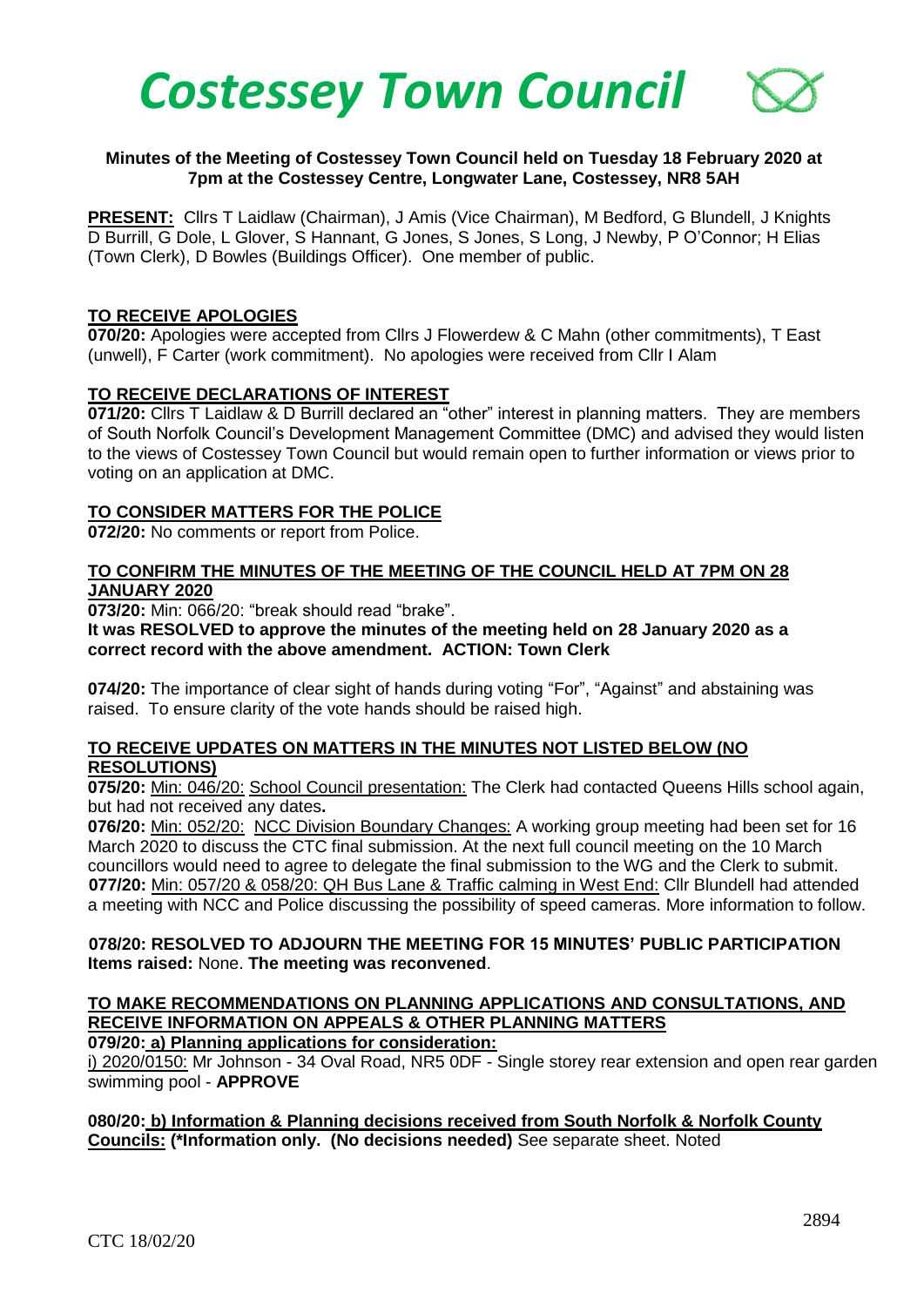# **TO CONSIDER RECOMMENDATIONS FROM THE COMMS WG OF 5 FEBRUARY 2020 081/20: RESOLVED to receive the WG minutes**

**082/20:** a) To Live Stream Full Council Meetings following the purchase of portable equipment estimated at £500 + VAT and using the existing Broadband: (Min: CO08/20:) The WG had originally recommended not to live stream, but full Council had asked the WG to do further research and provide more information. Equipment proposed had been used successfully at another Town Council.

**RESOLVED to approve the live streaming proposal together with the purchase of the equipment estimated at £500 + VAT.** (Cllr J Amis abstained) **ACTION: Deputy Clerk**

**083/20:** b) To contract Dixons to supply and install the Jerningham AV equipment: TVs with 5-year warranties @ £2,845.42 + VAT: (Min: CO09/20): The existing equipment was out of date and had failed. Various options had been investigated. It was noted that if meetings were to be live streamed then a hanging mic would not be needed. The largest recommended TV would be smaller than the existing screen.

**RESOLVED to approve the purchase of the two TVs with 5-year warranties @ £2,845.42 + VAT. ACTION: Deputy Clerk**

**084/20**: c) To Publish Town Councillors' email addresses (website & newsletter) with an option to optout. (Min: CO11/20): CTC provided Councillors with specific e-mail addresses so they could keep their Council work separate. It was noted that under Freedom of Information legislation private e-mail addresses used for Council business could be investigated. The Comms WG was thanked for moving the business forward.

**RESOLVED to publish Town Councillors' email addresses with an option to opt-out. ACTION: Deputy Clerk**

# **FINANCE MATTERS**

**085/20:** a) To approve the accounts for January 2020 and receive a budget report: At the end of January Council was 5/6 (83.3%) of the way through the financial year and was in budget by £150,635. It had received 98.5% of its income and spent 84% of its budgeted expenditure. Council had received both instalments of the precept (£636,576). CIL receipts of £10,030 had been received (401.2% of budgeted amount). The potential overspends were offset by higher than anticipated income from hall hires at Breckland Hall (87.8%), The Costessey Centre (90%), though Queen's Hills Community Centre was slightly lower than expected (79.4%). Bar Commission was also above what was anticipated at Breckland (108.7%). Burial & Memorial fees (48.5%) were sporadic and could not be accurately predicted but were generally much lower than anticipated. Interest received was greater than expected (£2,633). Councillors had taken up the offer of training with enthusiasm, so that the budget had been exceeded. There was a Property Maintenance EMR which would be used to fund property maintenance and smoothed out the variable peaks & troughs over the years.

**It was RESOLVED to approve the accounts in the Balance of £642,955.07.**

**086/20:** b) To approve payment of the Collier Turfcare invoice @ £2,822.20 + VAT: **RESOLVED to approve the payment of the Collier Turfcare invoice @ £2,822.20 + VAT. ACTION: Town Clerk**

**087/20:** c) To consider a request for a donation to the Priscilla Bacon Hospice: **RESOLVED to approve a donation of £200.00 split evenly between the current Priscilla Bacon Lodge Patient Fund and the new Hospice. ACTION: Town Clerk**

# **TO APPROVE CTC'S HEALTH & SAFETY POLICY STATEMENT**

**088/20:** The Health & Safety Policy statement with the additions of "volunteers & others" affected by its activities. No 2: "Manage & Maintain"; No 6: addition of "PPE". Include "regular tree inspections" and separately investigate a Tree and Woodland policy.

**RESOLVED to approve** t**he policy with the above amendments**. **ACTION: Town Clerk**